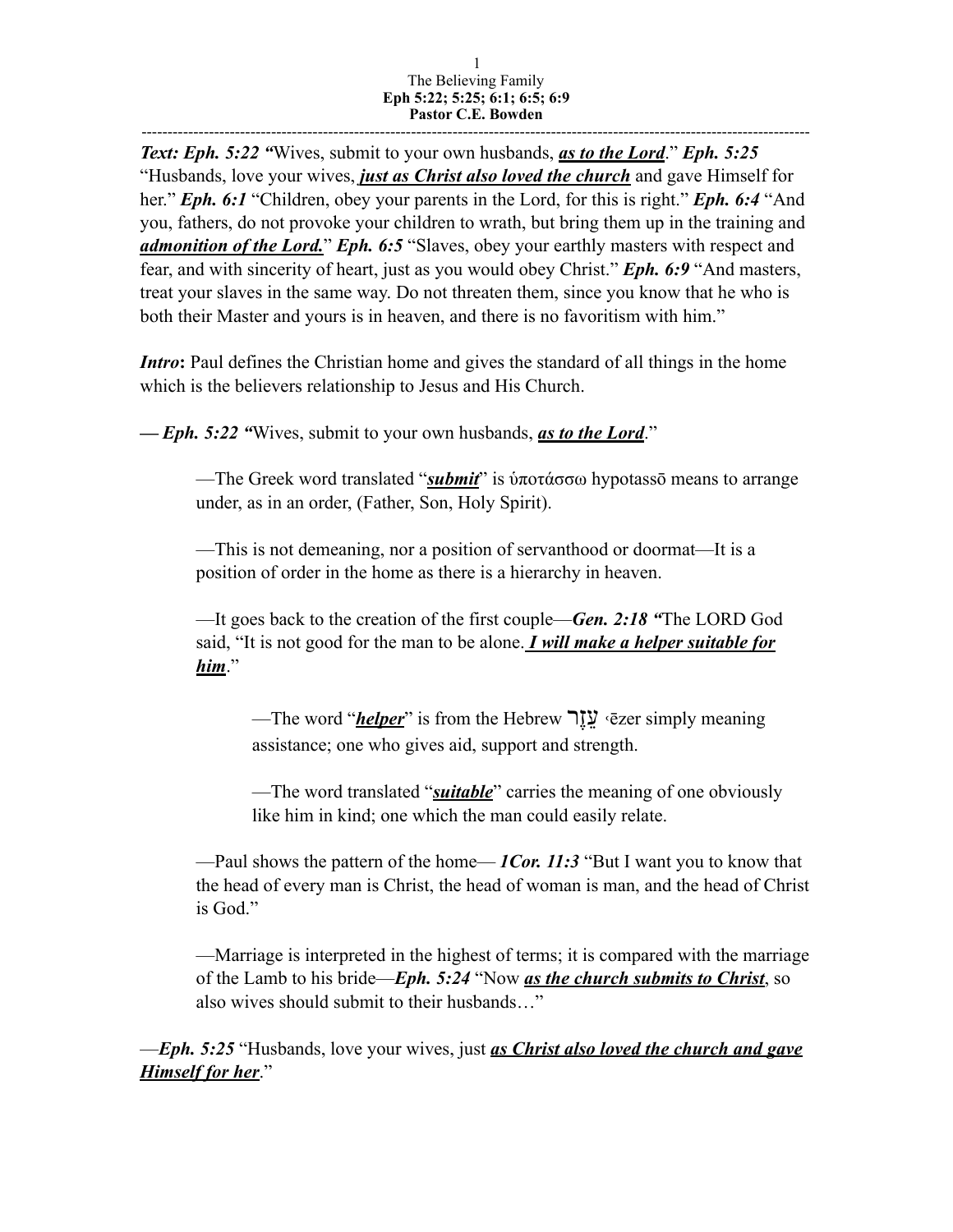—Roman culture held that wives had duties to the husband, but the husband had no duty to the wife; Paul counters that cultural thinking.

—Christianity introduced a revolutionary approach to marriage that equalized the rights of wives and husbands and established the institution on a much firmer foundation than ever before.

—The standard of love in marriage for the husband *is the love that Jesus has for His Church*.

—*Eph. 5:28* "In this same way, husbands ought to love their wives as their own bodies. He who loves his wife loves himself."

—Self-love is also a pattern of love for his wife; even though the husband lives in an imperfect body, he loves it, nourishes it, and cares for it.

—So intimate is the relationship between man and wife that they are fused into a single entity.

## —*For a man to love his wife is to love himself*.

—She is to be regarded as an extension of a man's own personality and so part of himself.

—Paul appeals to *Gen. 2:24* which he quotes—*Eph. 5:31* "For this reason a man shall leave his father and mother and be joined to his wife, and the two shall become one flesh"

—There is no longer two individuals, but now there is one married couple.

—There is no relationship that takes precedence of this relationship.

—Emotionally, spiritually, intellectually, financially, and in every other way, the couple is to become one.

—Physically, they become one flesh, and the result of that one flesh is found in the children that their union produces; these children now possess a special genetic makeup, specific to their union (*1Cor. 7:3-5*)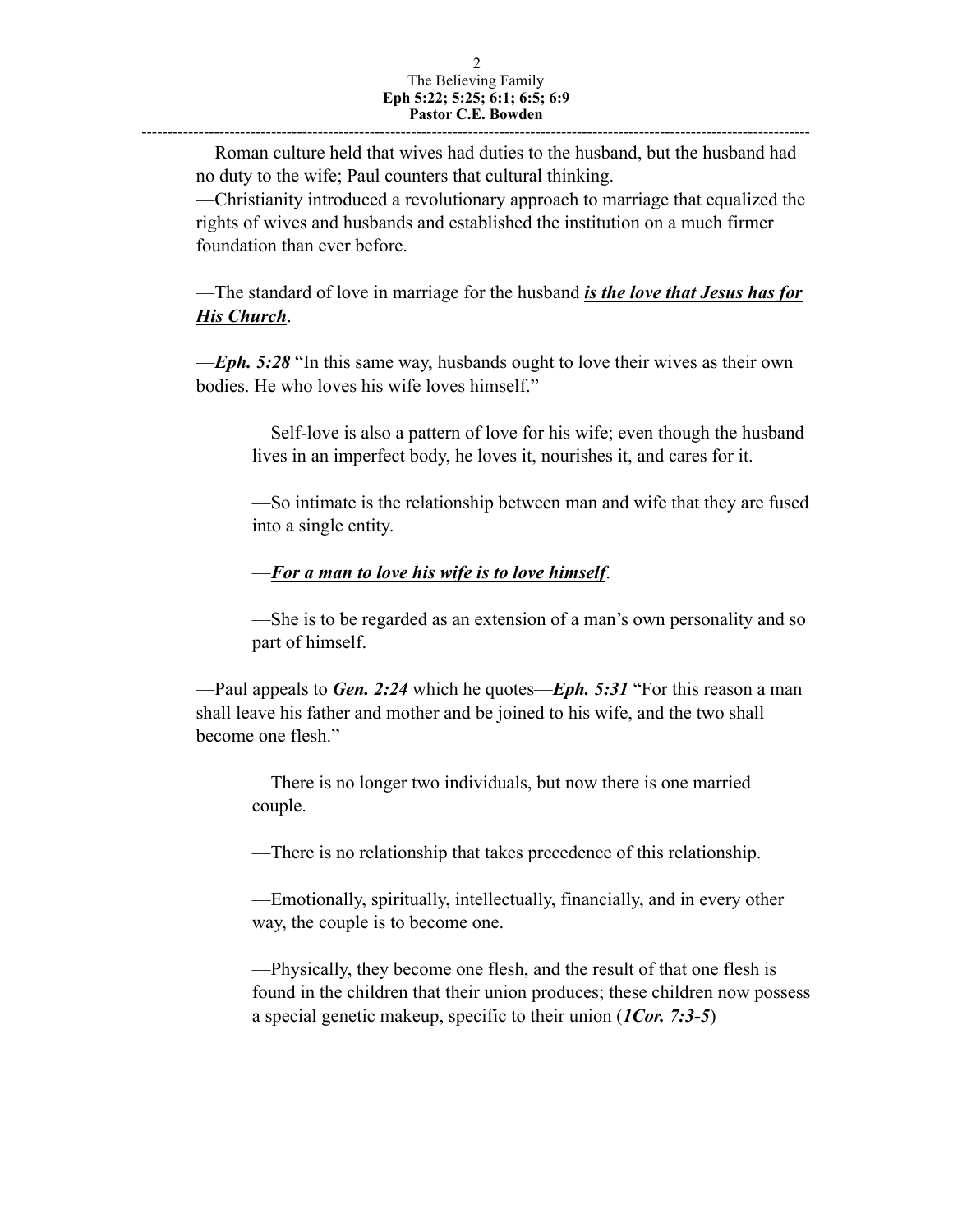—The word "*joined*", or "*cleave*" means to be glued; when you join to pieces of wood together with glue, it forms a bond that is stronger than the single piece of wood.

—Paul calls this relationship "*a profound mystery*" (*v. 32*); Paul means that he has explained the marriage relationship the best that he can but in many ways it defies words.

—He sums it up—*Eph. 5:33* "However, each one of you also *must love*  his wife *as he loves himself*, and the wife *must respect* her husband."

— *Eph. 6:1* "Children, obey your parents *in the Lord, for this is right*."

—Paul is addressing people who have come from a pagan culture into the new Christian community—Children held a lesser position than slaves in that day.

—As the Church is called to walk in obedience to Jesus, so children take that standard in the parental relationship.

—Paul in facts adds a moral standard in the phrase "*for this is right*."

—He then appeals to the fifth commandment (*Deut 5:16*)—*Eph. 6:2* "Honor your father and mother" — which is the first commandment with a promise — "

—This was to be a part of the Israelite home; the home was to be a place of spiritual instruction—*Deut. 6:6–7* "These commandments that I give you today are to be upon your hearts. Impress them on your children. Talk about them when you sit at home and when you walk along the road, when you lie down and when you get up."

—Children are to listen and follow those teachings—*Eph. 6:3* "that it may go well with you and that you may enjoy long life on the earth."

—Without this instruction the whole culture would fall into depravity—*Judge. 2:10–11* "After that whole generation had been gathered to their fathers, another generation grew up, who knew neither the LORD nor what he had done for Israel. Then the Israelites did evil in the eyes of the LORD and served the Baals."

—*Eph. 6:4* "Fathers, do not exasperate your children; instead, bring them up in the training and instruction of the Lord."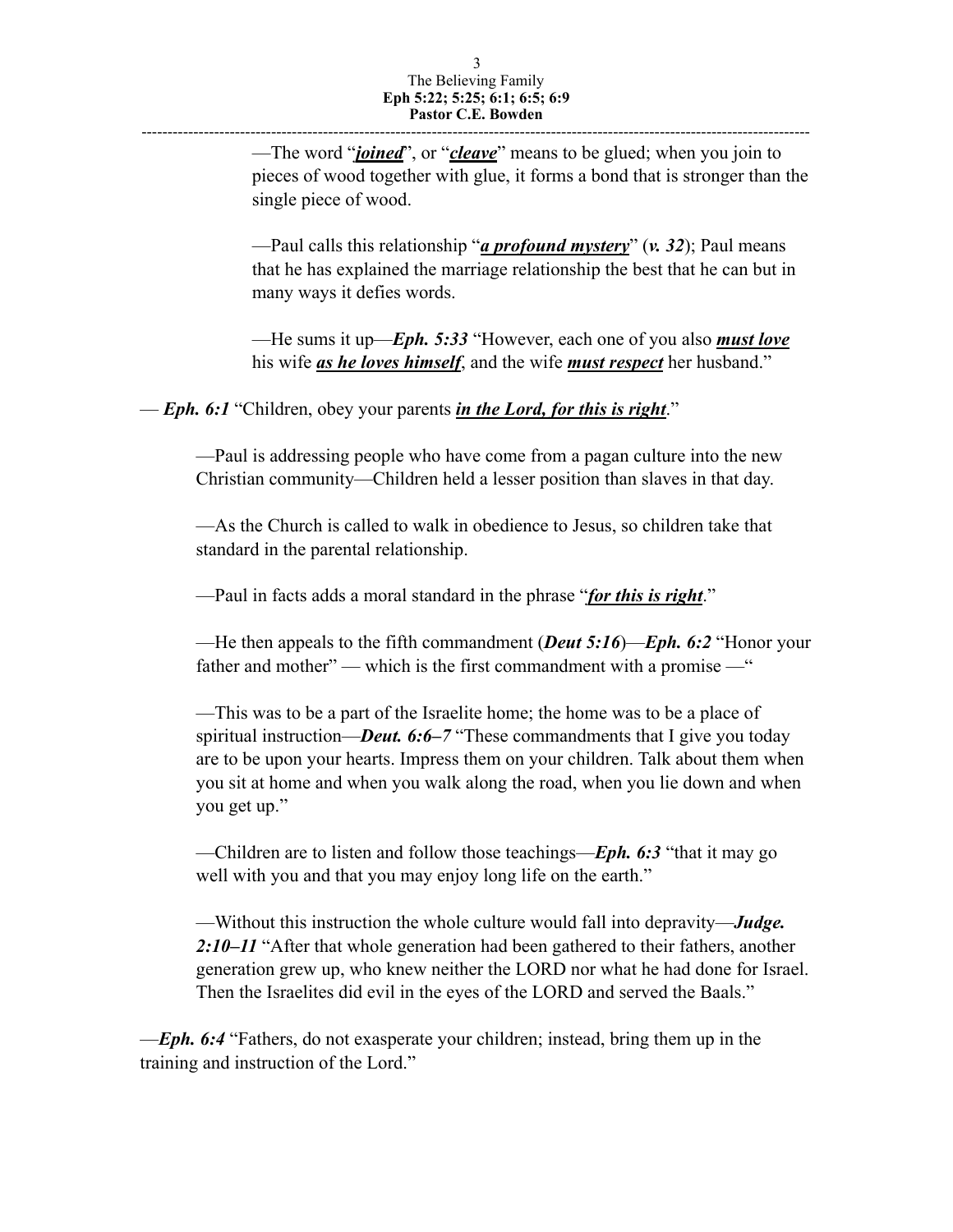—The word "*exasperate*" means to provoke them to anger by irritation of children, through loss of temper and violence in reproving them, through unsteady treatment and unreasonable commands.

—The problem is that a parent can close the spirit of the child to the Lord by the provoking behavior.

—*Prov. 22:6* "Train up a child in the way he should go, And when he is old he will not depart from it."

—*Eph. 6:5* "Slaves, obey your earthly masters with respect and fear, and with sincerity of heart, *just as you would obey Christ.*"

—It is shocking to us to hear that the New Testament does not condemn slavery, but gives specific instruction on the slaves treatment.

—In that day, owners and slaves would attend the same Church, and the Church was not show preference of the owner over the slave.

—Let's call this employee and employer relationship—*Eph. 6:7 "*Serve wholeheartedly, as if you were serving the Lord, not men."

—Work is honored in the Bible and the standard is that whatever we do we consider it service to the Lord—*Eph. 6:8* "…you know that the Lord will reward everyone for whatever good he does, whether he is slave or free."

—*Eph. 6:9 "*And masters, treat your slaves in the same way. Do not threaten them, since you know that *he who is both their Master and yours is in heaven, and there is no favoritism with him*."

—Employer would treat those who work for them as Jesus treats them.

—Jesus is Master over employee and employer equally—*Eph. 6:9* "there is no favoritism with him."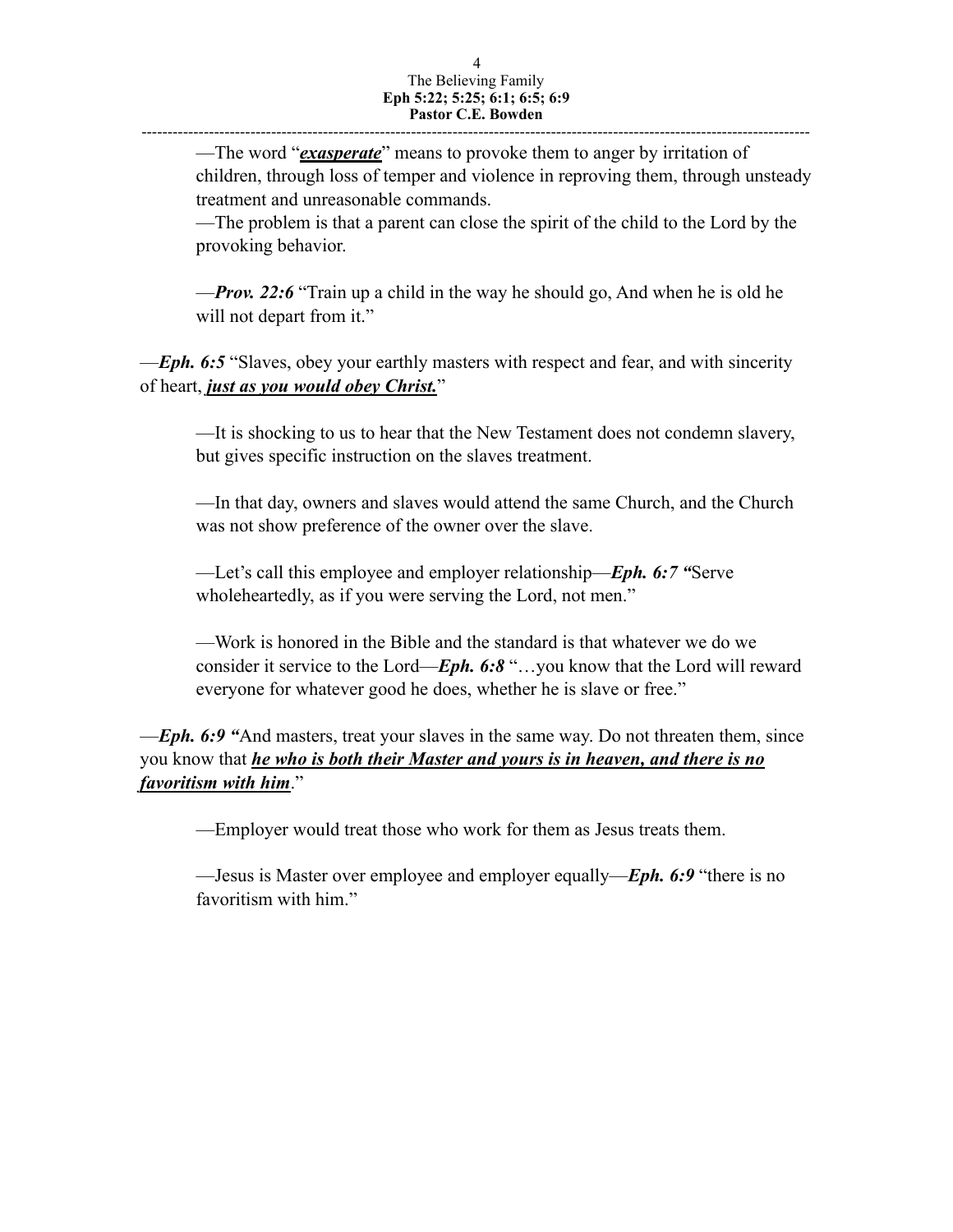5<br>The Believing Family<br>Eph 5:22; 5:25; 6:1; 6:5; 6:9 Pastor C.E. Bowden

------------------------------------

. . . . . . . . . . . . . . . . . . . .